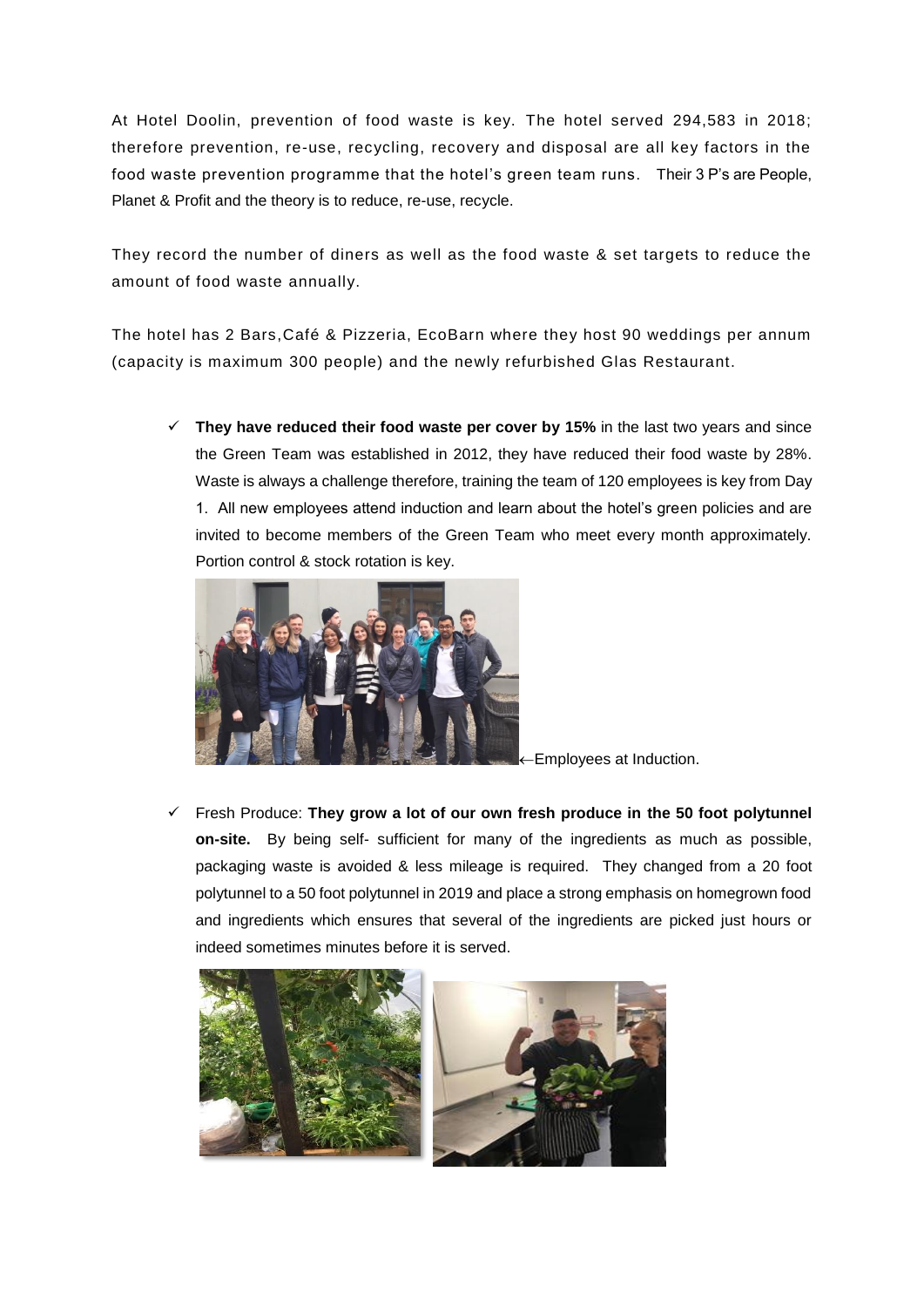

 The hotel also sources 70% of its food produce from a 30 mile radius which means very regular deliveries therefore keeping daily ordering to a minimum which results in a reduction in food waste.



- $\checkmark$  Waste segregation bins are in all departments of the hotel with clearly marked bins for recycling, general and food waste. They have also started to compost in-house; this is used for plants grown on site.
- The manager on duty for AM and PM shifts is responsible for ensuring **waste segregation** is done correctly in all areas and spot checks are carried out. There are a number of Bin Police in the hotel! They don't embarrass people but ensure that staff tell each other if they are putting the wrong thing in the wrong bin.
- $\checkmark$  The hotel hosts 90 weddings per annum. For weddings, they do not do individual portions of vegetables as they measured the food waste when individual side dishes of vegetables were used and there was too much when they compared the service to shared portions of vegetables placed in the centre of the tables. They decreased the vegetable waste by 52% by changing to this style of service.
- They are members of Repak and have studied their Prevent & Save Online programme.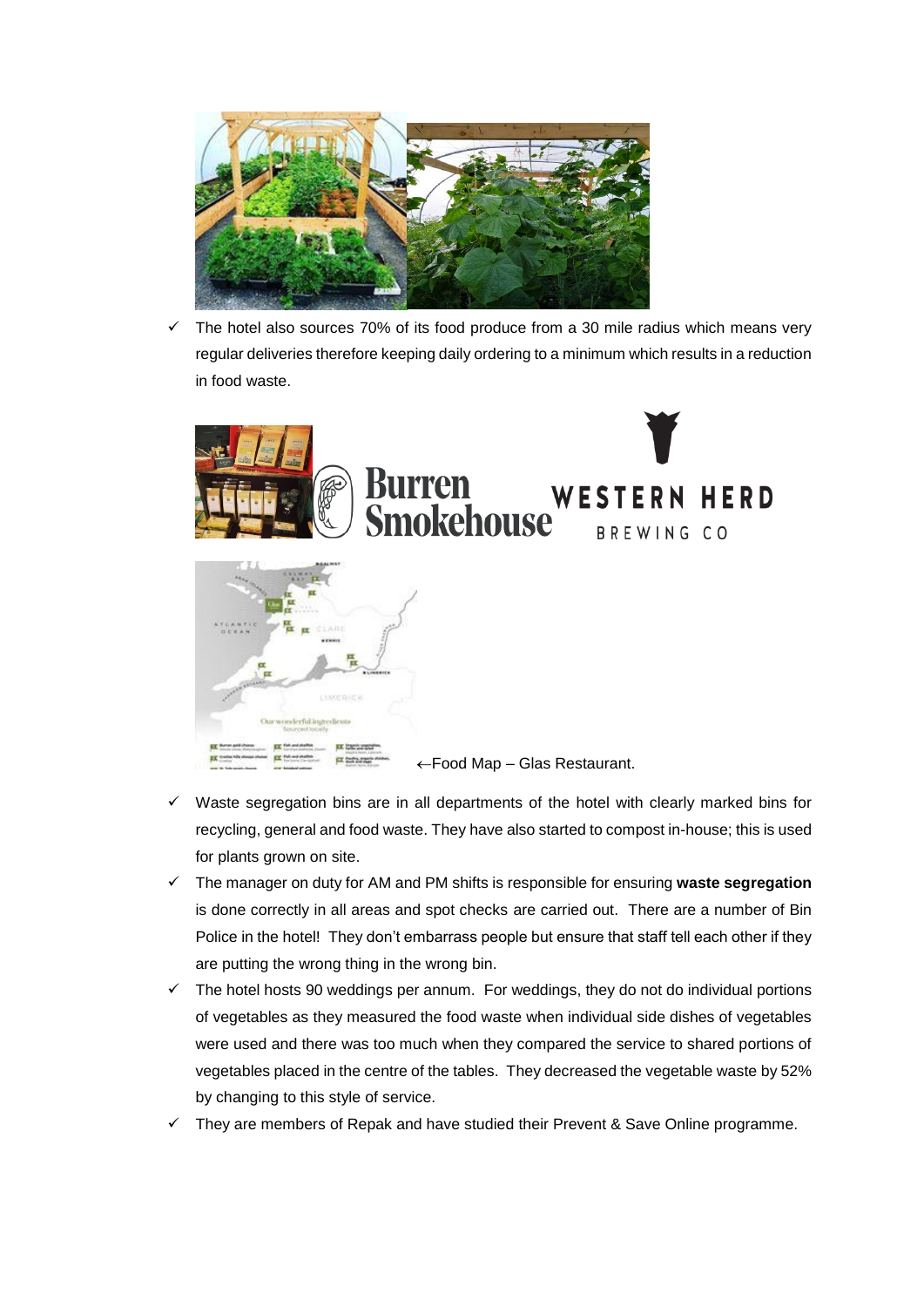- $\checkmark$  As the hotel have served 294,583 guests (breakfast, lunch, dinner, weddings, staff meals) we take food waste really seriously. They changed the plate size from big plates to smaller plates which make the portions look bigger.
- $\checkmark$  They train and re-train chefs and kitchen staff on portion size (training course via Failte Ireland took place at Hotel Doolin) which helped to refresh chefs on portion size. This results in savings on labour/waste disposal and makes the hotel operate sustainably & increases gross profit.
- $\checkmark$  They have weighed food waste after meals to see what items are being thrown away most frequently and adjusted menus as well as reducing portion sizes.
- Food is stored and covered so that it has a longer shelf life.
- They are extremely careful about what they order in terms of food so that it does not go offdo you get the message – they hate food waste!
- $\checkmark$  They source 70% of their food produce from a 30 mile radius of the hotel. They are part of the Burren Eco-Tourism Network which is a group of local like-minded businesses who are committed to supporting local and reducing environmental impact through the products/services we offer. Some examples of suppliers that they use are Garrihy's Seafood (located 1km from the hotel), Celtic Salads in Ballyvaughan, Anam Coffee in Kilfenora, Burren Smokehouse just up the road in Lisdoonvarna, St. Tola's Goat's Cheese in Inagh, Ceile Kombucca in Lahinch and Western Herd Brewery in Kilmaley.
- $\checkmark$  They now stock a Clare made Ice-cream in the gift shop which is made in Kilrush. This has kept over €10K of business local in terms of ice-cream sales. Other local suppliers include Gleninagh Burren Lamb, Hazel Mountain Chocolate, Wilde Irish Chocolate from Tuamgraney in Clare.
- **They ask suppliers for their environmental policies and choose those ones with strong policies**. They are committed to buying locally and within Ireland.
- $\checkmark$  Clean Ireland is the waste disposal company who they work with weekly and who have a very strong environmental company policy. They also have an annual agreement with Repak.
- They create dishes e.g bread & butter pudding that ensures they dispose of less food. They prefer to sell out of food in the café instead of having lots of food left over at the end of the day that could end up in the bin.
- $\checkmark$  Communication they have a blackboard in the kitchen where they write up what specials should be recommended to sell that evening.
- $\checkmark$  The team have a very strong Corporate Social Responsibility commitment and have hosted the local nursing home for a Christmas lunch, a youthfest for teenagers in Co. Clare over the last 2 years and have fundraised nearly €30,000 per year over the last two years for several charities including Alzheimers Ireland, Irish Cancer Society, St. James' Hospital, Dublin, Cahercalla Hospice to name but a few.